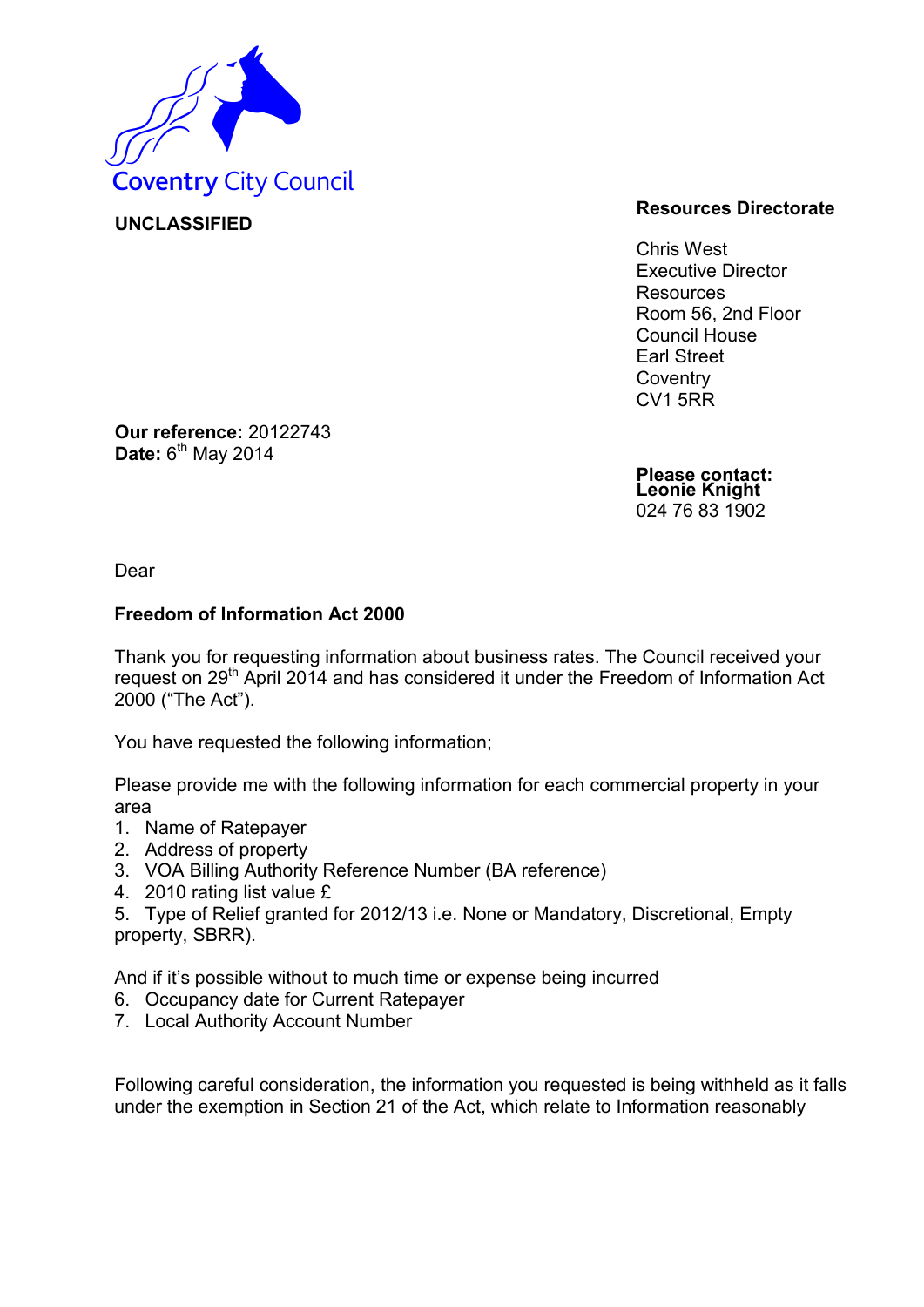accessible to the applicant by other means/Information already publicly available and easily accessible in another form or format.

The exemption applies as the information is published and publicly available to view by accessing the Coventry City Council website on the Open Data webpage at:

## [http://www.coventry.gov.uk/downloads/download/2178/non domestic rates foi report](http://www.coventry.gov.uk/downloads/download/2178/non_domestic_rates_foi_report)

To advise and assist you further, you can access this link from the letter by holding 'ctrl+click' or alternatively you can copy the link by dragging your mouse highlighting the web link then right clicking your mouse to copy the link.

If you then open your web browser/ internet you can paste what you have copied onto the web browser and this should direct you to the Council's Open Data pages. To access the chosen links just simply click on the link and this will open the spreadsheet you have requested.

Also, for future reference if you went to the main council website you can access the open data by clicking onto the following in order 'home, business and licensing, business rates, downloads, and Non Domestic Rates FOI report - Accounts with credit balances.'

Please note, under the Re-Use of Public Sector Information 2005 Regulations you are free to use this information for your own use or for the purposes of news reporting.

However, any other type of re-use under the Regulations, for example; publication of the information or circulation to the public, will require permission of the copyright owner and may be subject to terms and conditions. For documents where the copyright does not belong to Coventry City Council you will need to apply separately to the copyright holder.

If you wish to apply to reuse the information you have requested or have any other issues relating to this request please do not hesitate to contact me.

You have a right to make representations about the outcome or handling of your request – in the first instance this must be made in writing within 40 working days of the date of this letter, to the Council's Information Governance Team at:

Council House, Room 21a Lower Ground Floor Earl Street, Coventry. CV1 5RR [infogov@coventry.gov.uk](mailto:infogov@coventry.gov.uk)

If you have done this and are still dissatisfied, the Information Commissioner can be contacted at:

Information Commissioner's Office